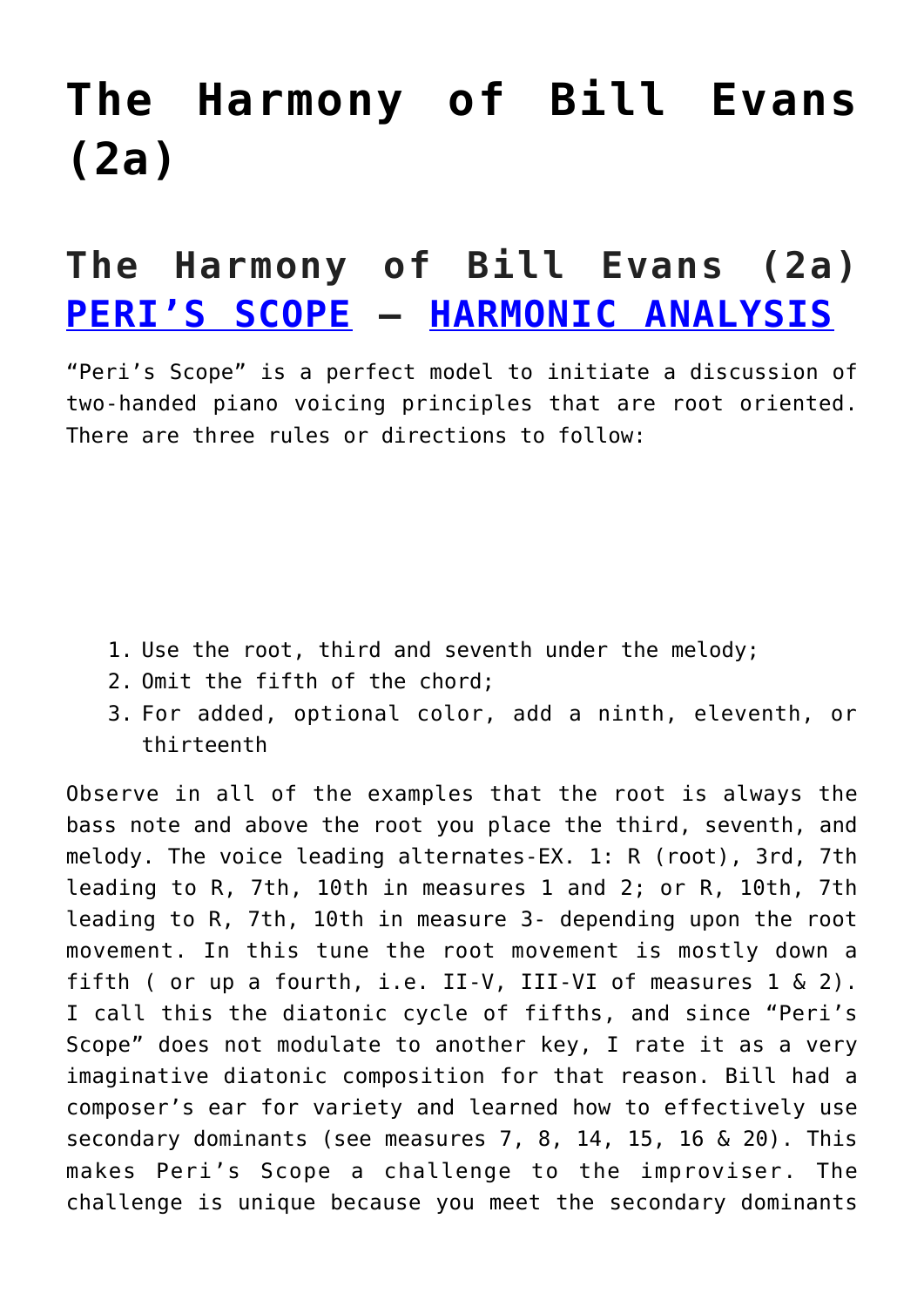in different ways and in different parts of the phrase.



For example, in EX. 2 below, the IIIx (E secondary dominant seventh) lasts for two bars (7 & 8) and it's the climax of the first phrase of the tune. It's very sudden. It jumps out at us.



**E7 (Sec. Dom.) E7 FMa7**

From Bar 1 to 6 all we heard were diatonic chords in C Major, then "boom!", we're hit with an E713 for two bars. A real surprise. Look at EX. 2 and see and hear the colors:1 .E713, then E7b13, then E7 and finally E7+ 11 !!

At the end of the second phrase ( also eight measures), EX. 3 measures 14, 15 & 16, we meet three secondary dominants in a row, B713 to E9+11 to A713!!! The alterations on the Illx at measure 15 begin to look and sound like its tritone substitute, a B flat dominant seventh +5. It is at this point the improviser has a choice to use one or the other: an E913 or Bb9+5. Here the progression becomes chromatic if you use the Bb9 and remains diatonic if you use the E911.

In this second phrase, measures 14-16, the improviser has a choice to think diatonically by using B7 to E7 to A7, or chromatically B7 to Bb7 to A7. A chromatic progression is one in which the root of the chord lies outside the key signature of the tune. All others are diatonic progressions.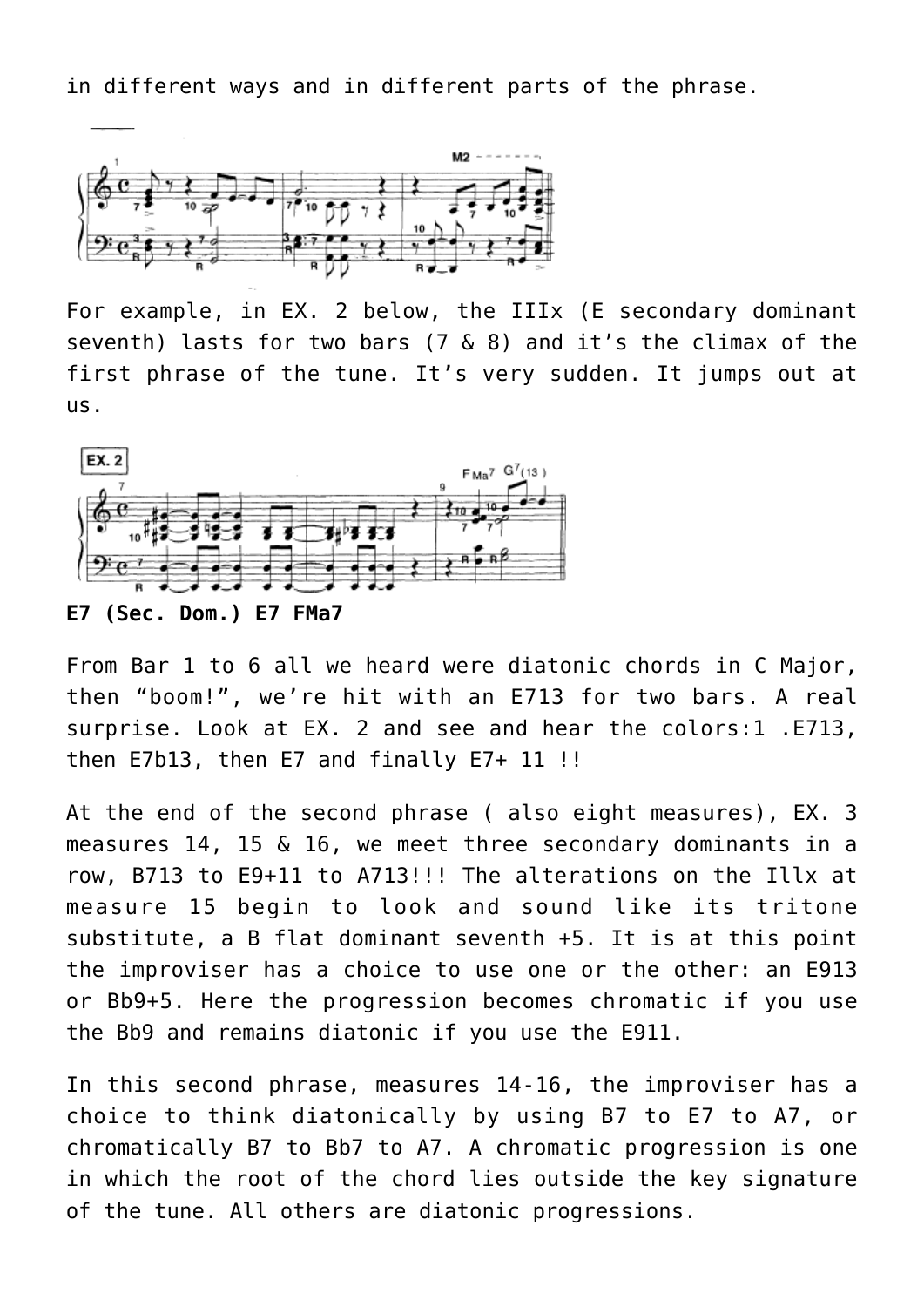

In phrase three, at bar 20 of the final e1ght measures (EX. 4), we meet a secondary dominant for one-half of the measure only. It is the Vlx (A7b13) again on the 3rd and 4th beats. In Bill's improvisation in this measure he plays B-flats, revealing to us that the chord on the downbeat of measure 20 is an E minor 7bs, a III half-diminished. It is only implied in this arrangement. The symbol for half-diminished is 0. The symbol x stands for secondary dominant.



In EX. 5, we can see at a glance how imaginatively Bill used the secondary dominants in different parts of each phrase. Here's a look at the phrases by measure -number. – It will give you a quick overview of whererhe secondary dominants occur.

## **EX. 5 Peri's Scope**

Phrase One (measure s 1-8)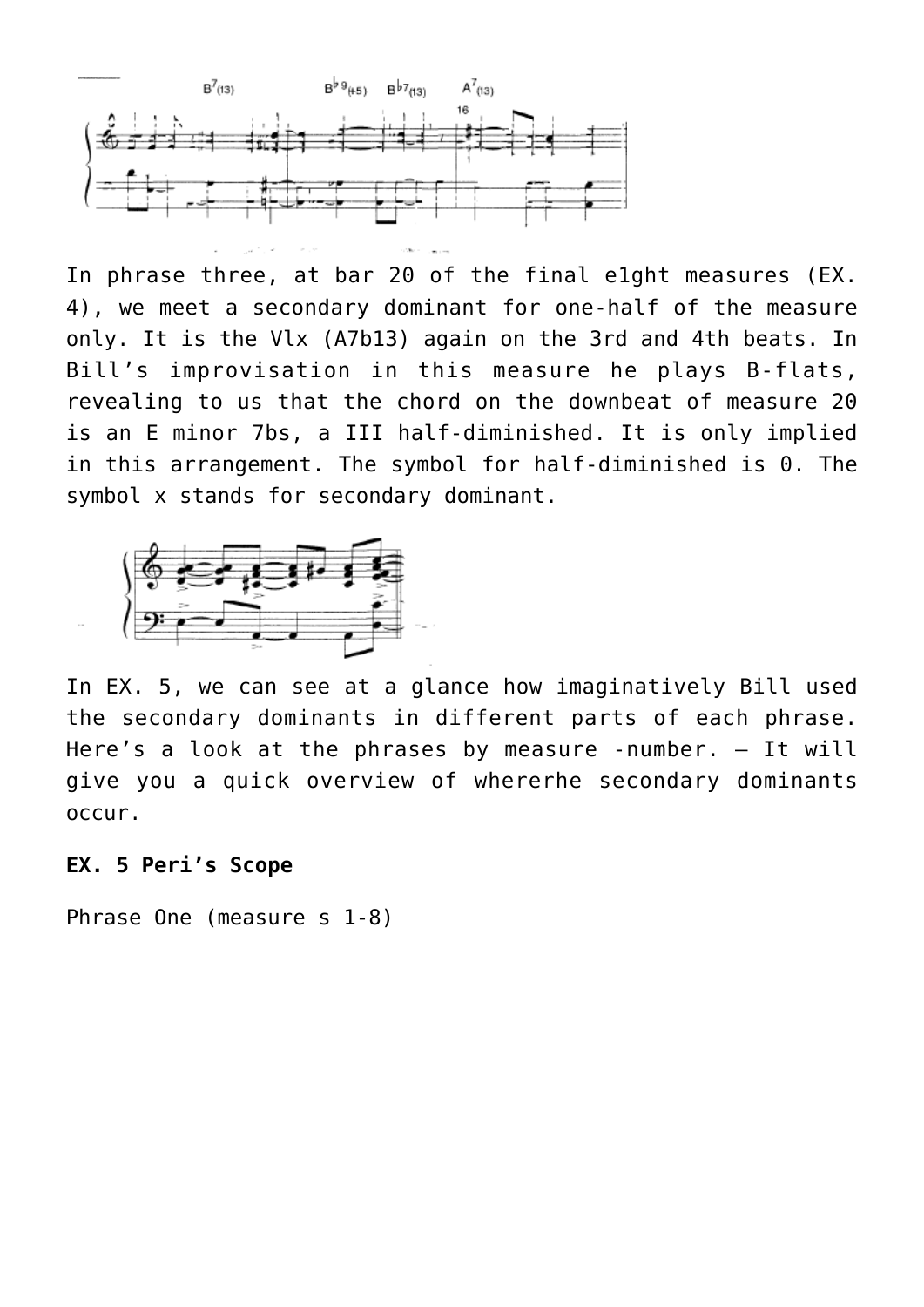| EX.5 |    | Peri's Scope<br>(Roman Numeral Analysis) |                 |       |            |        |
|------|----|------------------------------------------|-----------------|-------|------------|--------|
|      |    | Phrase One (measures 1-8)                |                 |       |            |        |
| Dm7  | G7 | Em7                                      | Am <sub>7</sub> | Dm7   | G7         | CMa7   |
| Ш    | v  | Ш                                        | VI              | Ш     | v          | 1      |
| Dm7  | G7 | Em7                                      | Am <sub>7</sub> | Е7    |            | E7     |
| Ш    | v  | Ш                                        | VI              | III x |            | III x  |
| FMa7 | G7 | $C$ Ma $7$                               | Am <sub>7</sub> | Dm7   | G7         | Gm7    |
|      |    | Phrase Two (measures 9-16)               |                 |       |            |        |
| IV   | v  | ı                                        | VI              | Ш     | V          | Vm     |
| FMa7 |    | 87                                       |                 | Bb7   |            | A7     |
| IV   |    | <b>VIIx</b>                              |                 | bVIIX |            | Vlx    |
|      |    | Phrase Three (measures 17–24)            |                 |       |            |        |
| Dm7  | G7 | Em7                                      | Am <sub>7</sub> | Dm7   | G7         | Em7 b5 |
| Ш    | v  | Ш                                        | VI              | Ш     | v          | II ø   |
| Dm7  |    | G7                                       |                 | C 6/9 | Fm7        | Em7    |
|      |    | - Fall<br>V                              |                 |       | <b>IVm</b> | Ш      |

When I teach tunes, especially Bill's, I always analyze the phrase structure first, then the key changes, if any (modulation principles), and then the use of secondary dominants, how they resolve and their duration. For example, the A7′ sat measures 16 and 20 resolve to the D minor chord, and we can infer that it is borrowed from the region or scale of D minor, which is only one flat removed from C Major, the scale or key of "Peri's Scope." In other words, the A7 suggests the key, the scale or "the region of" D minor, which is very closely related to the tonic key of C Major. I include in my thinking the relative major keys when discussing minor key relationships and relative minor keys when discussing major keys.

This sounds confusing, I know, but as I analyze other compositions by Bill, you'll begin to grasp the principles I'm trying to explain. In fact, if you pick up the Theory of Harmony by Arnold Schoenberg, you will find out where Bill learned these principles and you'll be able to follow my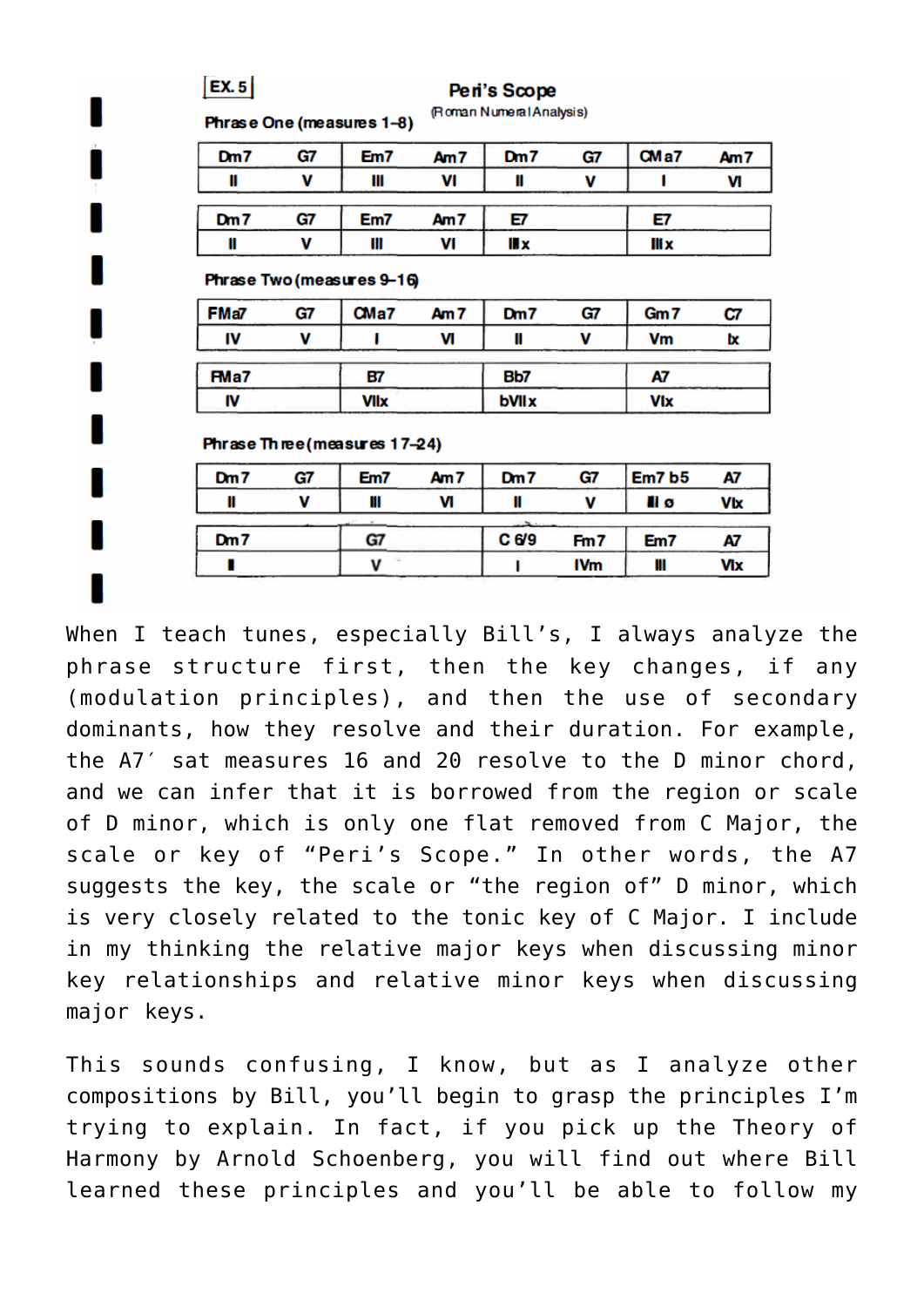explanations more intelligently.

Now go back and look at EX. 2, measures 8 & 9. The E7 at measure 8 resolves to an F Ma7 at measure 9. This E7 is borrowed from the scale of A minor, the relative minor of C Major, and it resolves deceptively, i.e. V to VI, or up a half step" as if" it were in the key of A minor. These are important considerations when studying this tune in terms of its horizontal or linear implications. We know that E7 is the dominant of A Major and A minor. But we probably wouldn't improvise on an A major scale at this point for two reasons: 1) the chords surrounding the E7 do not suggest a progression in A major, and 2) the resolution at measure 9 would have to be to an F# m7, the VI of A major, a deceptive resolution in the key of A major!

Let's get back to the voicing concepts. In EX. 2, measures 7 & 8, the voicing of the E7 is root, 7th, 10th (or 3rd), and in measure 9, the F Ma7 and G7 voicings are the same (R, 7th, 10th) because the root movement is stepwise, lllx to IV to V. When progressions move by steps (IV-V or 11-111, etc.), you can often move or lead the voices parallel. This makes for smoothness and clarity in the rendition of the tune. Any song will lend itself to this treatment. I call this the 3-note voicing concept and I learned it from Bill's model, "Peri's Scope."

In EX. 3, measure 14, the B7 is voiced root, 7th, 10th resolving to E7. The E7 here is the only voicing in our model that has no root. Or does it? I think Bill meant Bb7+5 at this point (last beat of measure 14). The B-natural in the bass was supposed to be a B-flat but was delayed to the next bar, measure 15, second beat. What do you think? If you accept my analysis, then the voicing to the Bb7 is parallel -R, 7th, 10th-and the resolution from Bb7 to the A7 in measure 16 is also parallel-R, 7th, 10th. Here's a look at these three chords in isolation (EX. 6). Play them!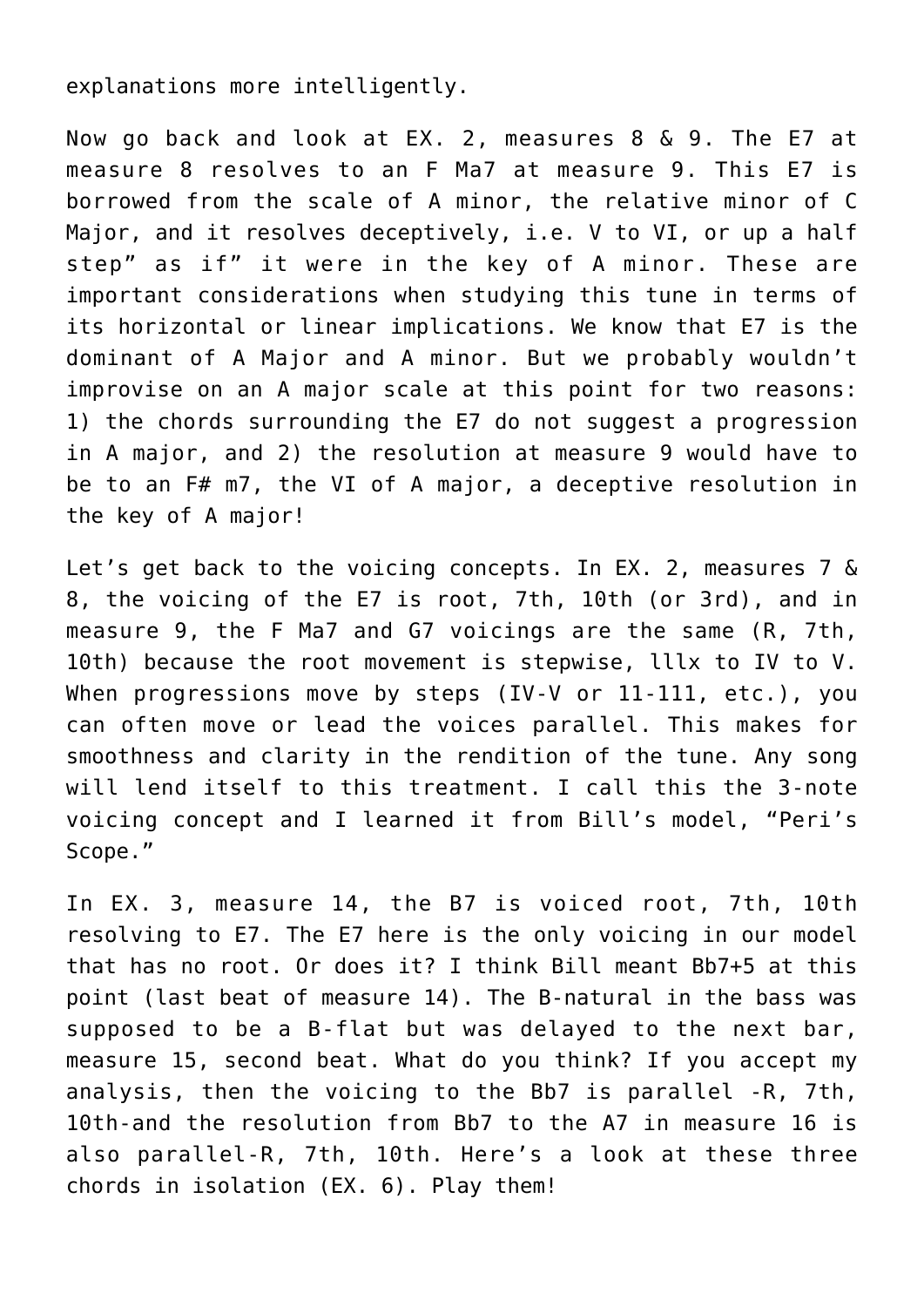

In EX. 7, measure 11, we see another variation in Bill's voicings, and a very simple one at that. He reduces the left hand voicing to two notes: Rand 7th on the downbeat (D m7) and then R, 3rd on the third beat (G 7), while the melody in the right hand is harmonized in thirds. This gives us relief from the five part voicings in phrase one. 11} later performam:es of this piece, Bill changed measure 12 to Gm 7, C7, suggesting that the middle phrase (phrase two, measures 9-16) can be heard as a modulation to the key of F Major, a very closely related key to C Major, one fifth down and one flat away from C Major.

-HARMONIC ANALYSIS

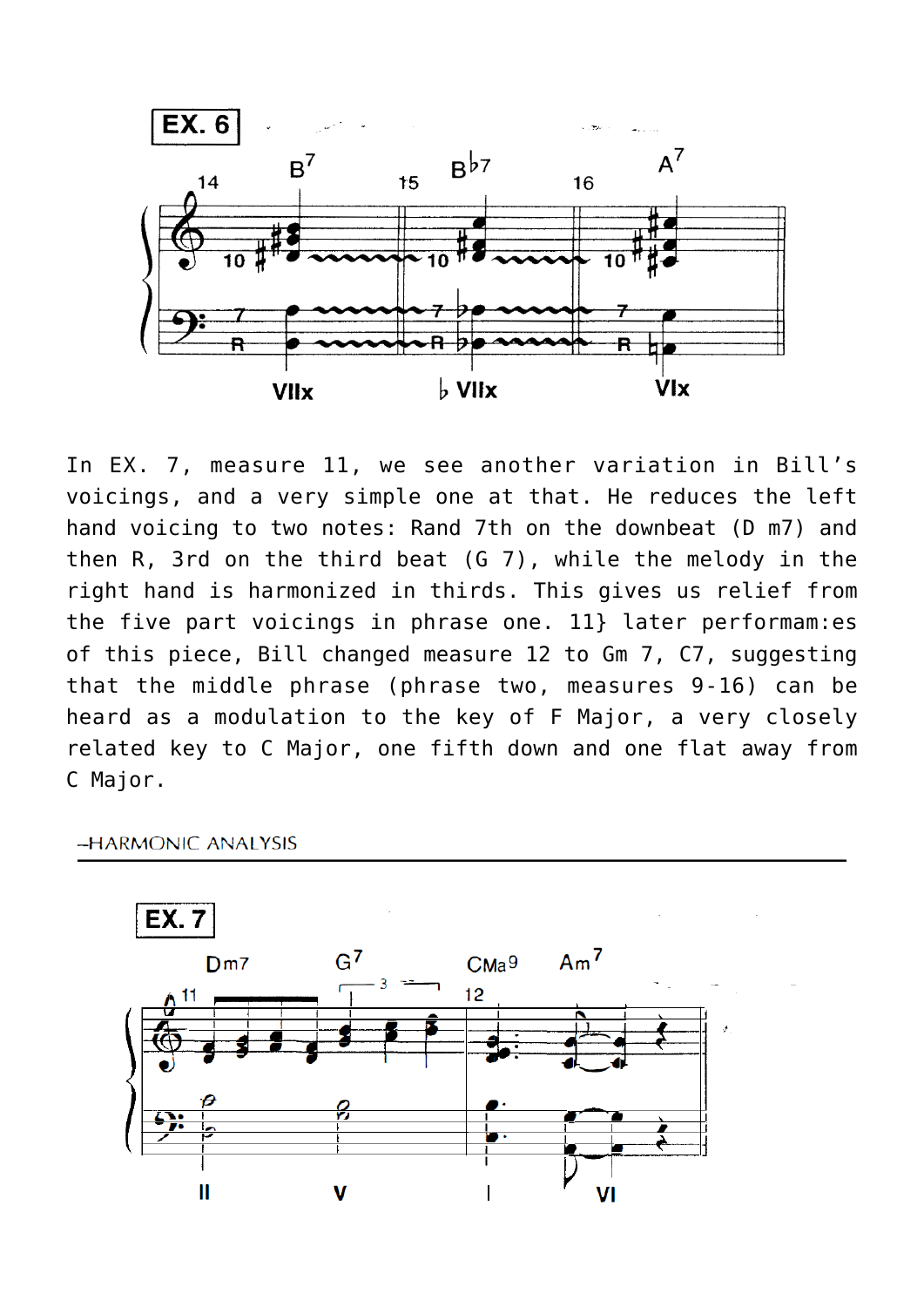These root-oriented 3-note voicing concepts formed the foundation of Bill's early style and permeated his later playing as you will see in my analysis of tunes like "B Minor Waltz."

In EX.8, measures 20 & 21, we observe more variety, the block chord voicing with melody on top and bottom. Bill knew his jazz piano history. I heard him play Boogie Woogie and Teddy Wilson styles in 1951. The block chord influences are from Milt Buckner and George Shearing.



And Bill even knew how to "sit" on the quarter note a la Lester Young at measure 19 to make it swing in the old style ( EX. 9). Listen to Lester Young's solos on "Taxi War Dance" or "Blue Lester" with the Count Basie Orchestra for the quarter note swing "feel."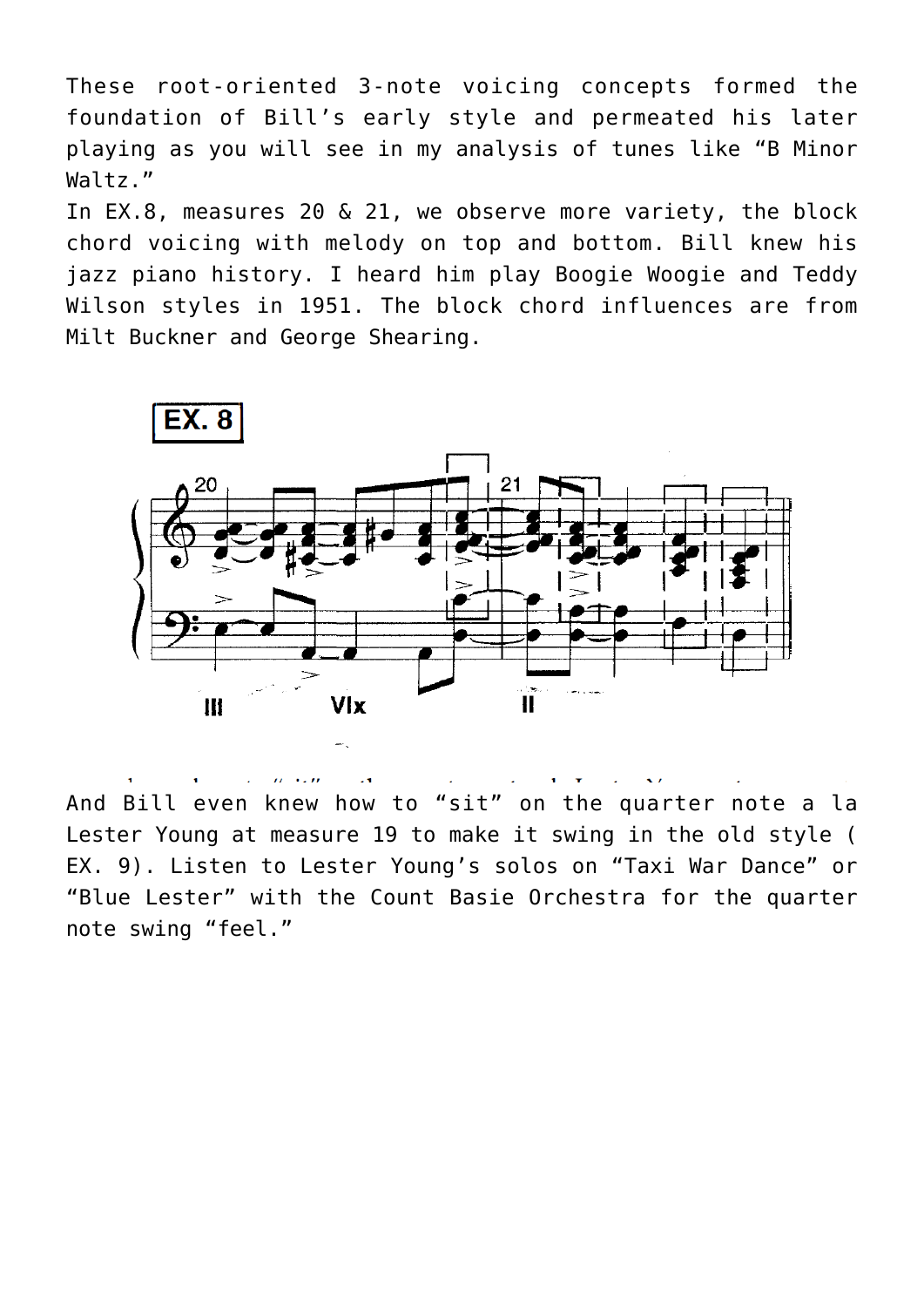

Notice the Boogie Woogie influence in the left hand of measure 19, the ultimate in sophistication. Bill truly "ingested" all the jazz styles of the past and they appear spontaneously in his writing and playing in extremely subtle ways. As a student of composition in the 50s, he "ingested" all the classical music of the past. In 1951 I heard him sightread, at the piano, the orchestral score to Stravinsky's "Rite of Spring." Of course, Bill's intuition is at play here; this is a welcome relief from all that rhythmic displacement, tension and syncopation in the previous phrase (EX. 10, measures 13-16.)

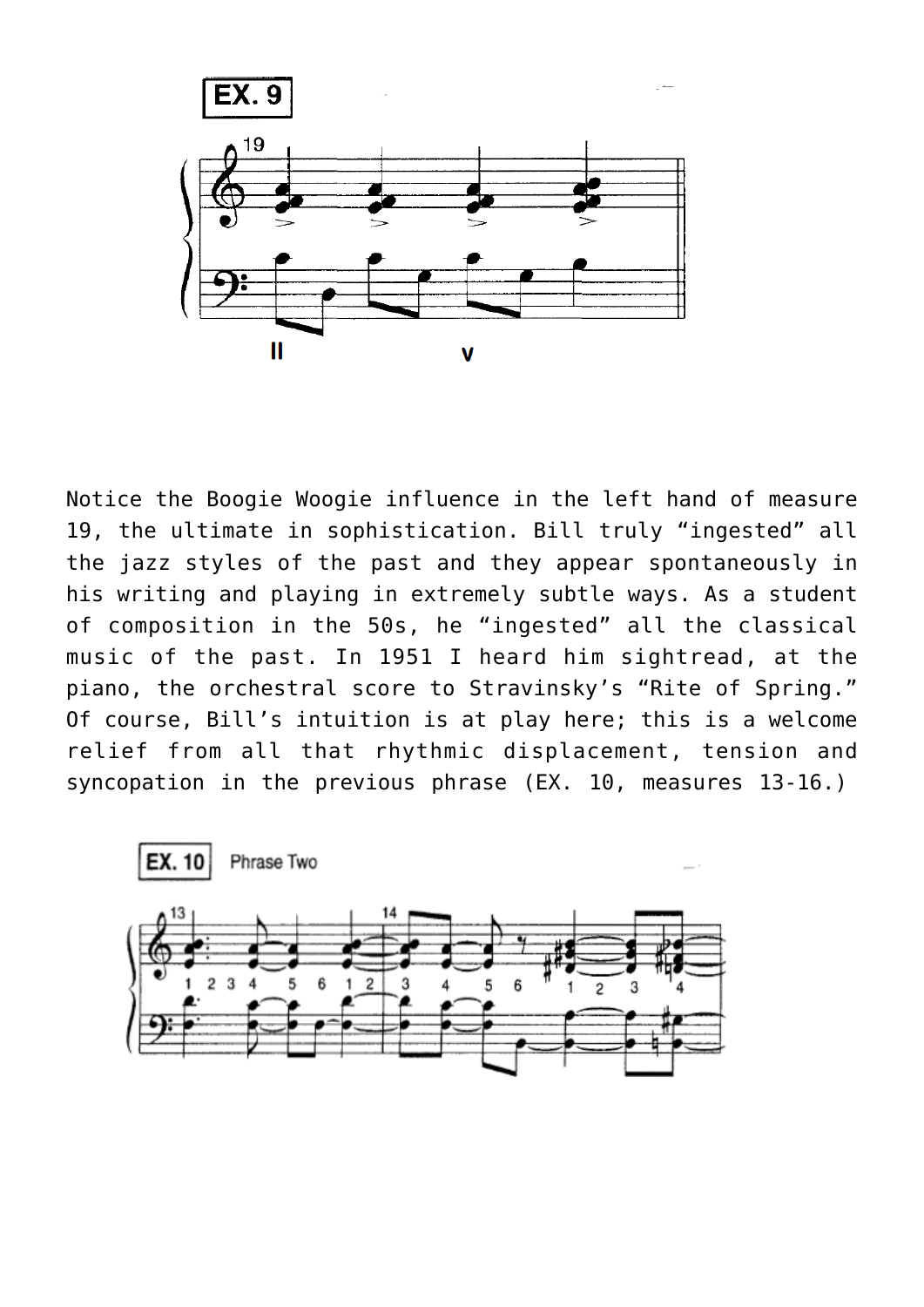

I have made EX. 10 easier to learn: Lets look at my voicingarrangement (EX. 11) to explain what I mean. What I did was to notate in 6/8 what Bill notated as rhythmic displacement. I have subdivided the beat and createdrour measures in 6/8outofBill's three measures in4/4.



Bill may have conceived of this tune diatonically but his use of rhythmic displacement in phrase two makes the tune unmanageable for a beginner in improvisation unless he "evens out" those measures (see EX. 5, measures 13-16). Each phrase has wonderful variety of harmonic color (the addition of 9ths, 11 ths, and 13ths ), and unusual phrasing '· in the melody and in the piano voicings.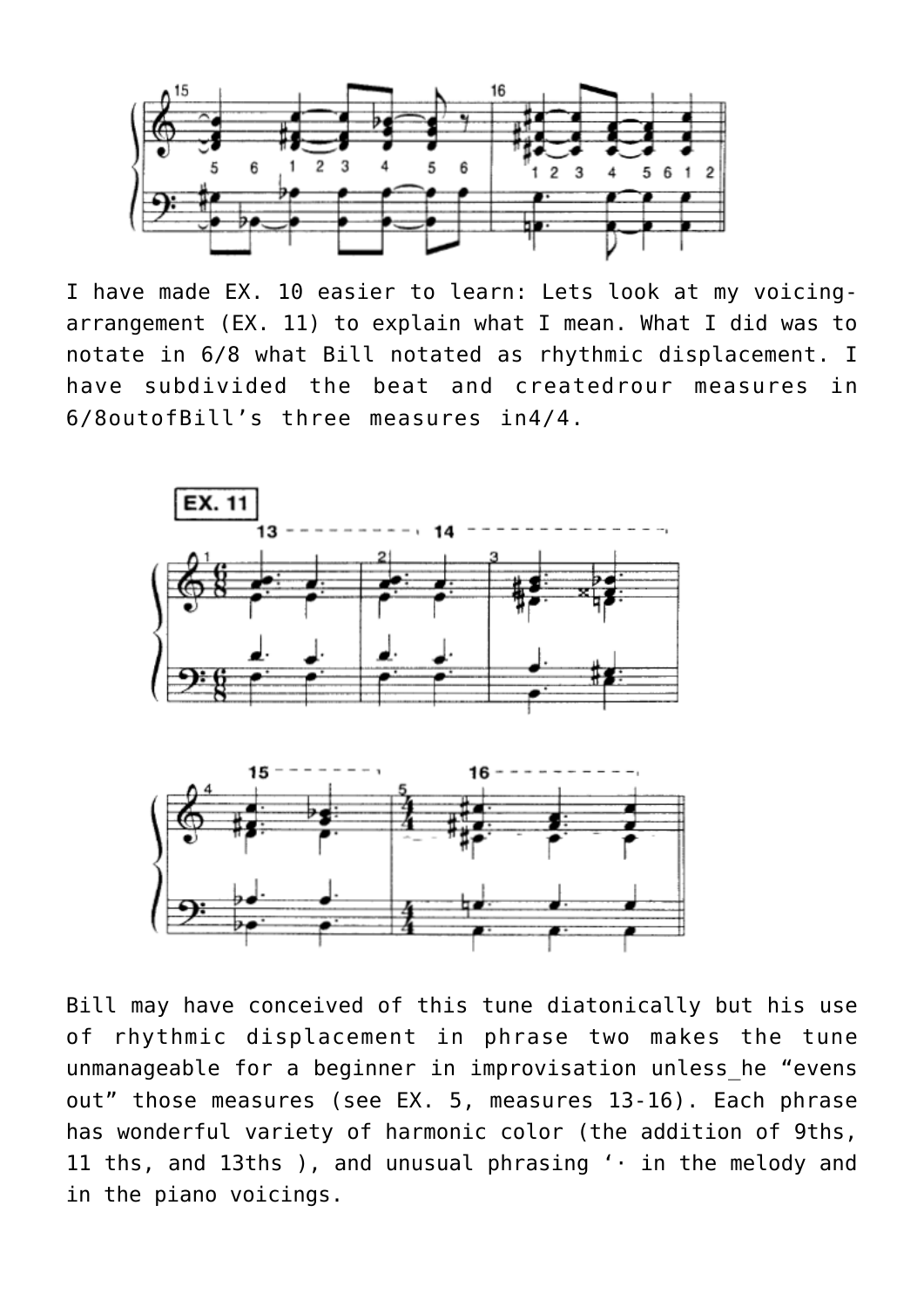To conclude the article and at the same time offer you a recapitulation of the 3-note concept, here are two examples I use in teaching the Blues in F. In EX. 12, which you can analyze for yourself, you will see that I connect the chords by observing the voice leading rules explained earlier in this article. Analyze also EX. 13 and observe the addition of one color tone (9,11,13) above each of the 3-note voicings. (I make students write as many variations as possible using the color tones). Try singing "Billie's Bounce" melody while playing examples 12 & 13; or "Blue Monk," or have a friend play and improvise with you.

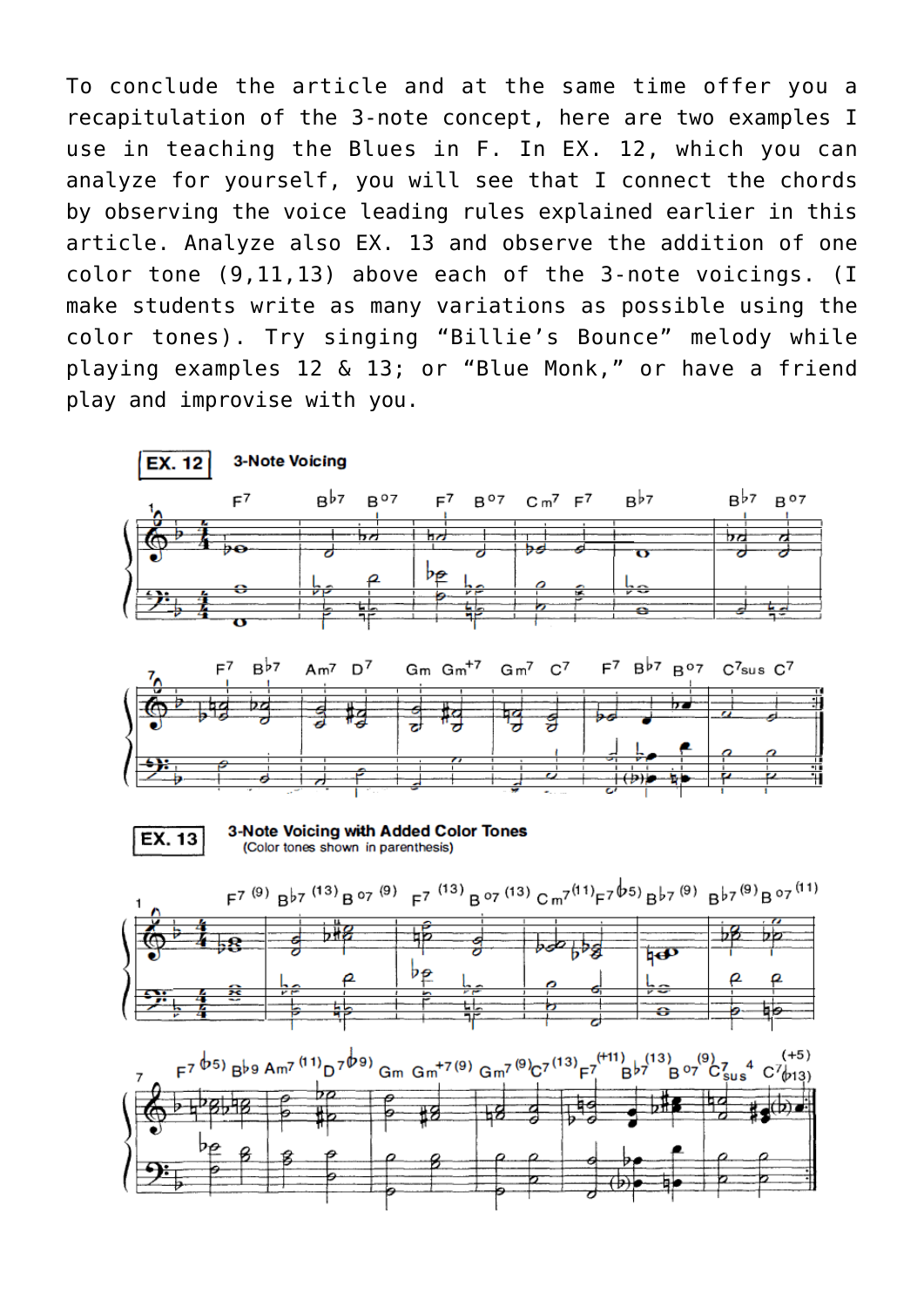EX. 14 is the opening theme from the "Concertina for Strings and Piano," third movement, titled "Resurrection,"orchestrated brilliantly by Jack Six and premiered in December 1980, in Plainfield, New Jersey, Bill's hometown. The Concertina is dedicated to Bill's memory. In "Resurrection" you have a 3 note voicing arrangement of this very simple theme and yet it still sounds complete and satisfying. Incidentally, in this third movement, the piano soloist is called upon to invent variations on this theme, therefore the 3-note setting in the exposition of the movement creates a clear and solid statement of the theme. Bill was a master at arranging the opening chorus so as to set the mood for the listener in a positive and clear manner.



The final example (EX. 15) is an illustration of a more elaborate method of study for "Peri's Scope" and all of Bill's tunes, and in fact any tune, and that is to arrange the progression in 4, 5, 6, 7, or 8 parts in half-note chorale style. Bill would write out three or four examples like this